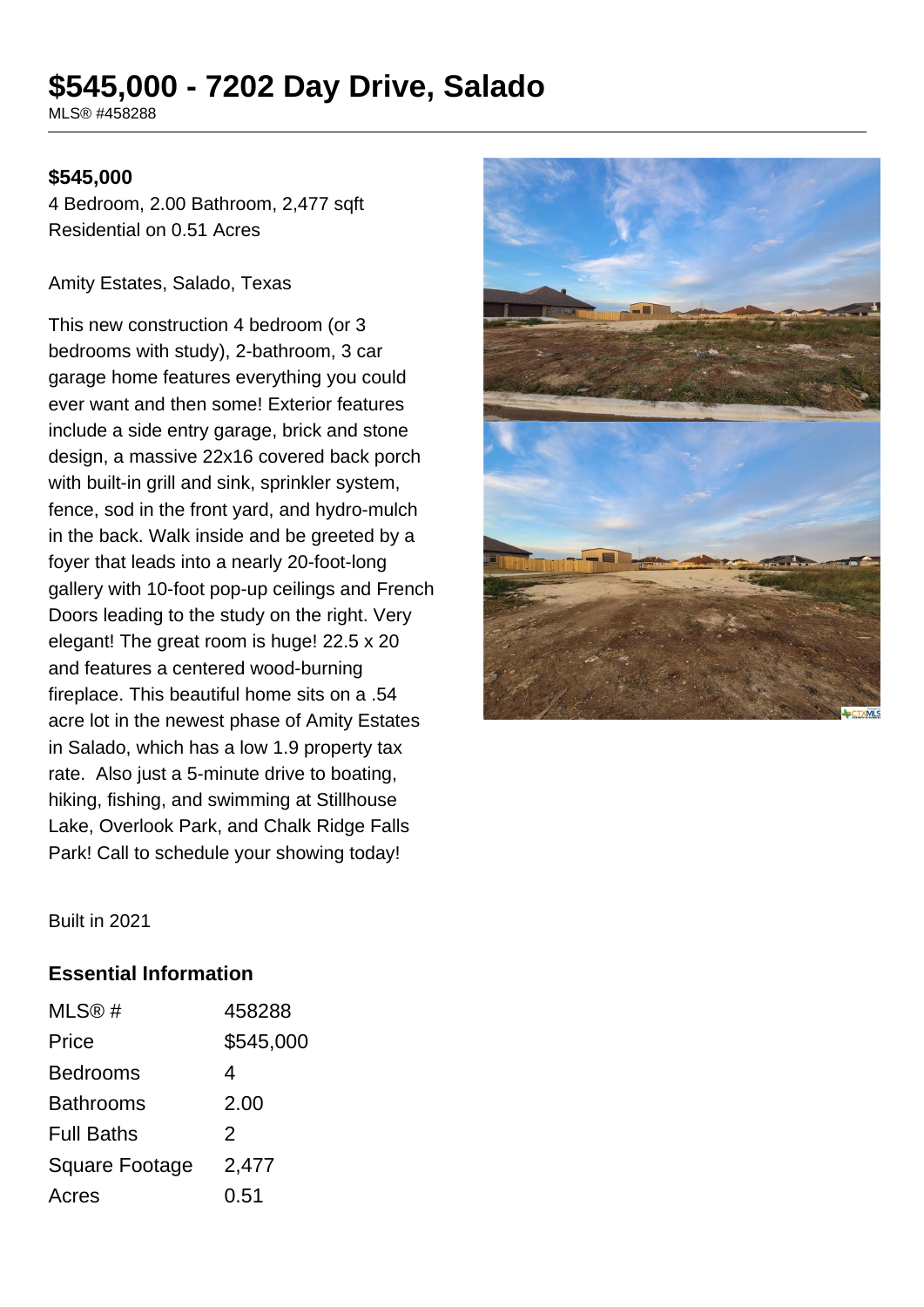| <b>Year Built</b> | 2021                 |
|-------------------|----------------------|
| <b>Type</b>       | <b>Residential</b>   |
| Sub-Type          | <b>Single Family</b> |
| <b>Style</b>      | Traditional          |
| <b>Status</b>     | Pending              |

## **Community Information**

| Address      | 7202 Day Drive       |
|--------------|----------------------|
| Subdivision  | <b>Amity Estates</b> |
| City         | Salado               |
| County       | Bell                 |
| <b>State</b> | Texas                |
| Zip Code     | 76571                |

## **Amenities**

| <b>Utilities</b> | <b>Separate Meters</b>    |
|------------------|---------------------------|
| Features         | Curbs, Other, See Remarks |
| # of Garages     | 3                         |
| View             | <b>None</b>               |

## **Interior**

| Interior                 | Carpet, Ceramic Tile                                                                                                                                                                                        |
|--------------------------|-------------------------------------------------------------------------------------------------------------------------------------------------------------------------------------------------------------|
| <b>Interior Features</b> | Breakfast Area, Ceiling Fan(s), Crown Molding, Double Vanity, Eat-in<br>Kitchen, Entrance Foyer, Garden Tub/Roman Tub, Kitchen Island,<br>Other, Pantry, Recessed Lighting, Separate Shower, Split Bedrooms |
| Appliances               | Built-In Oven, Cooktop, Dishwasher, Disposal, Electric Cooktop, Electric<br>Range, Electric Water Heater, Microwave, Other, Oven, See Remarks,<br>Some Electric Appliances                                  |
| Heating                  | Central, Electric, Fireplace(s), Other, See Remarks                                                                                                                                                         |
| Fireplace                | <b>Yes</b>                                                                                                                                                                                                  |
| <b>Fireplaces</b>        | Living Room, Wood Burning                                                                                                                                                                                   |
| # of Stories             | 1                                                                                                                                                                                                           |
| <b>Stories</b>           | One                                                                                                                                                                                                         |
| <b>Exterior</b>          |                                                                                                                                                                                                             |
|                          | Exterior Features Covered Patio, Other, Porch, Private Yard, See Remarks                                                                                                                                    |

| Roof         | Composition, Shingle               |
|--------------|------------------------------------|
| Construction | Brick, Masonry, Other, See Remarks |

Foundation Slab